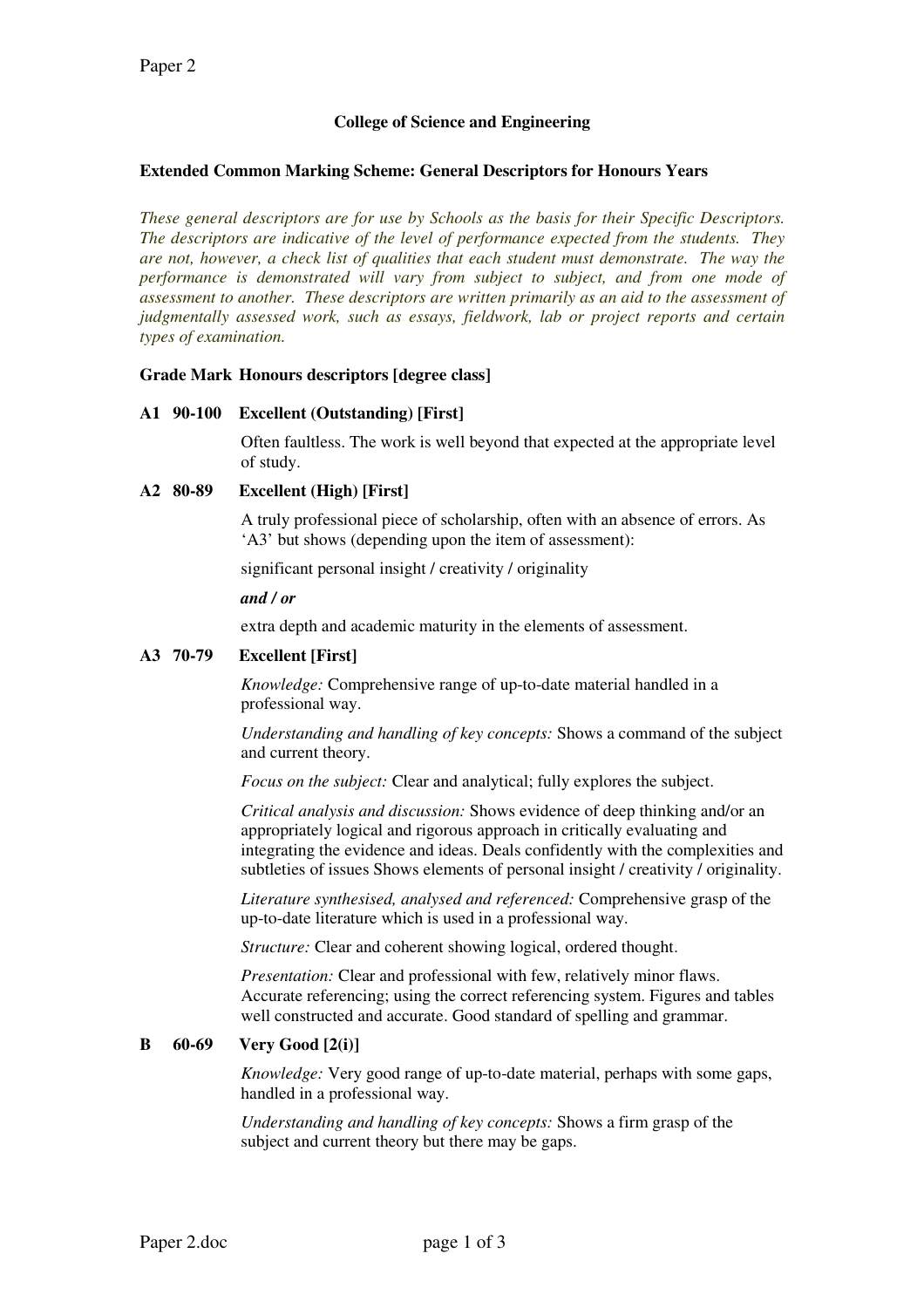Focus on the subject: Clear focus on the subject with no or only trivial deviation.

Critical analysis and discussion: Shows initiative, the ability to think clearly, critically evaluate ideas, to bring different ideas together, and to draw sound conclusions.

Literature synthesised, analysed and referenced: Evidence of further reading. Shows a firm grasp of the literature, using good, up-to-date references to support the arguments.

Structure: Clear and coherent showing logical, ordered thought.

Presentation: Clear and professional with few, relatively minor flaws. Accurate referencing; using the correct referencing system. Figures and tables well constructed and accurate. Good standard of spelling and grammar.

#### $C = 50-59$  Good  $[2(ii)]$

Knowledge: Sound but limited. Inaccuracies, if any, are minor.

Understanding and handling of key concepts: Understands the subject but does not have a firm grasp and depth of understanding of all the key concepts.

Focus on the subject: Addresses the subject with relatively little irrelevant material.

Critical analysis and discussion: Limited critical analysis and evaluation of sources of evidence.

Literature synthesised, analysed and referenced: References are used appropriately to support the argument but they may be limited in number or reflect restricted independent reading.

Structure: Reasonably clear and coherent, generally presenting ideas and information in a logical way.

Presentation: Generally well presented but there may be minor flaws for example in figures, tables, referencing technique and standard of English.

## **D** 40-49 Pass  $[3^{rd}]$

Knowledge: Basic; may have factual inaccuracies and omissions.

Understanding and handling of key concepts: Superficial; there may be some gaps in understanding. Lacks detail, elaboration or explanation of the key concepts and ideas; some may have been omitted.

Focus on the subject: Addresses the subject but may deviate from the core issues.

Critical analysis and discussion: Limited or lacking. The arguments and conclusions may be weak or lack clarity with unsubstantiated statements. The emphasis is likely to be more on description than analysis.

Literature synthesised, analysed and referenced: Basic and limited. May lack appropriate citations and evidence of independent reading.

Structure: Lacks clarity of structure. Shows poor logical development of arguments.

Presentation: Inadequate; may show flaws in the overall standard of presentation or in specific areas such as figures, referencing technique and standard of English (e.g. repeated minor spelling, punctuation or grammatical errors).